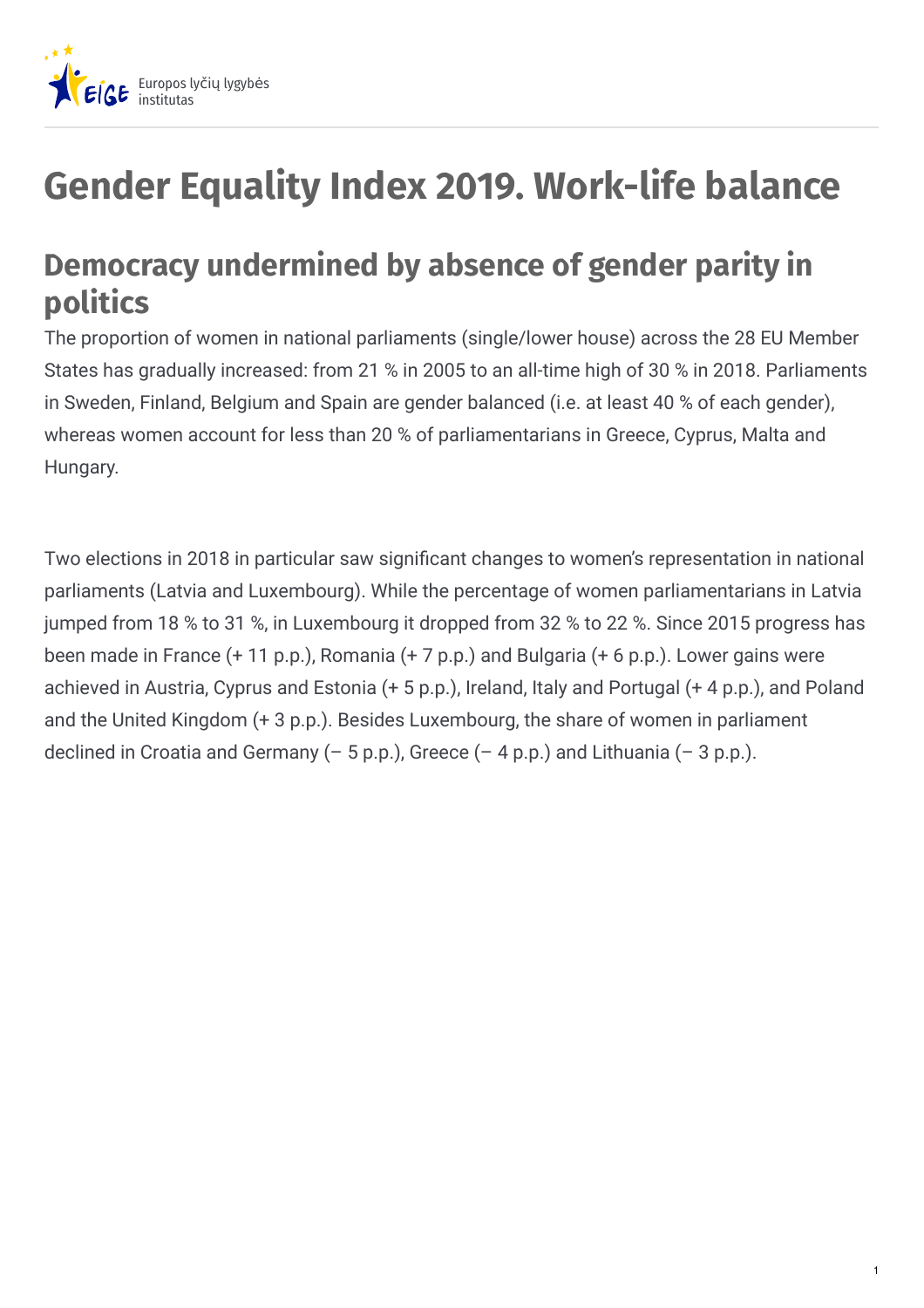

Figure 26: Percentage share of women in political power, EU, 2005-2018 Source: EIGE's calculation, EIGE's Gender statistics database, WMID.

Note: Data for regional assemblies/local councils is available from 2010 only. The indicator is calculated considering the yearly data of regional councils for 20 Member States and the yearly data of local councils for the remaining eight Member States (BG, EE, IE, CY, LV, LT, MT, SI) (data collected on June, 2011, 2013, 2015, 2017).

National parliaments and national governments: yearly average of quarterly data.

A number of Member States have taken initiatives to improve the gender balance in their parliaments. Quotas on parliamentary candidates are currently in place in 10 Member States: Belgium, Croatia, France, Greece, Ireland, Italy, Poland, Portugal, Slovenia and Spain. With the exception of Croatia, women's representation has improved since the application of a quota $^{[1]}$ . However, only Portugal and Spain saw quota targets translating into an equivalent (or almost) proportion of elected members of parliament. In all other cases, disparities between the quota target and women in parliament remain substantial: 8 p.p. in Ireland and Poland; 11 p.p. in Belgium and Slovenia; 13 p.p. in France and Greece; 15 p.p. in Italy<sup>[2]</sup>; and more than 20 p.p. in Croatia.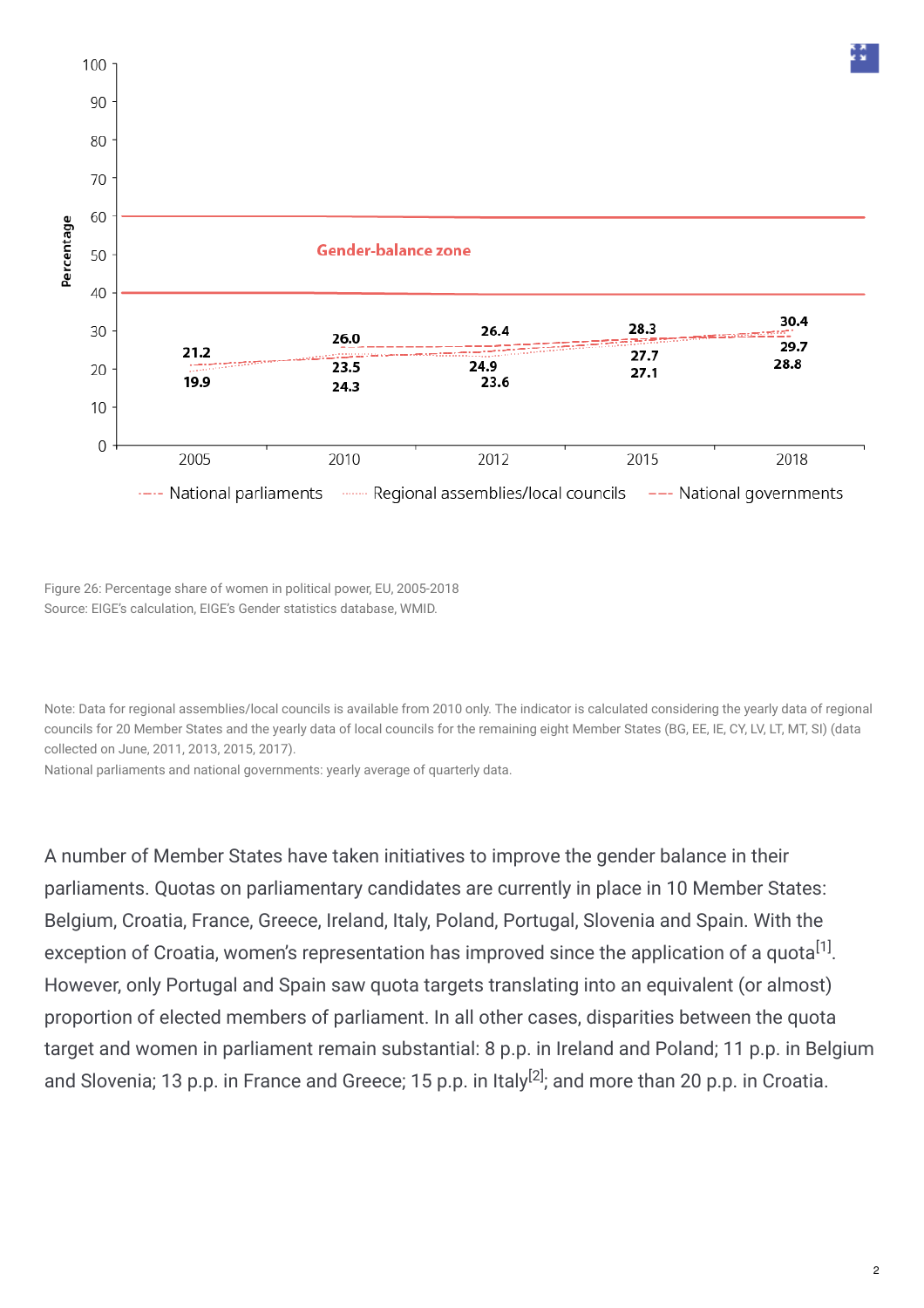Political parties often act as gatekeepers against gender equality since they set party policy and select candidates for election. In 2018, women accounted for fewer than one in five (18 %) leaders of major political parties (those with more than 5 % of seats in parliament) across the EU, and one in three deputy leaders (34 %) $^{[3]}$ . In Czechia, Hungary, Malta and Slovakia, none of the major parties has had a woman leader since data was first collected in 2011.

The gender balance among cabinet ministers in national governments has been moving in the right direction since 2005, with the share of women ministers growing from 21 % at the end of 2005 to 31 % in November 2018. There are, however, considerable variations between Member States. Although governments in Spain, Sweden, France, Germany and Denmark are gender balanced (with at least 40 % of senior ministers of each gender), in all the other national governments men account for more than 60 % of cabinet ministers. In 2019, Lithuania became the only EU Member State with an all-male government, with Hungary close behind. In 2018, after appointing its first woman minister since 2014, men accounted for 93 % of Hungary's cabinet ministers. Slovenia also saw its share of women ministers plunge from 47 % to just 24 % in the same year.

Nevertheless, in the past year, there were significant increases in the share of women among cabinet ministers in Czechia (12 % to 27 %), Spain (36 % to 61 %), Cyprus (8 % to 17 %), Austria (21 % to 36 %), Portugal (17 % to 29 %), Romania (21 % to 33 %) and Slovakia (20 % to 33 %)<sup>[4]</sup>.

While the continued under-representation of women in government remains a fundamental concern, the political sidelining of women at cabinet level is just as worrying when allocating the portfolios usually considered to have lower political priority or seen as 'soft'. In November 2018, two thirds (66 %) of all male cabinet ministers in the EU held a portfolio with a high profile (socalled basic or economic functions) compared to just over half (51 %) of female ministers. Moreover, 40 % of all women ministers had a sociocultural portfolio compared to just 19 % of men.

The rate of change at regional and local levels is extremely slow. In 2018 women held a third (33 %) of the seats in regional assemblies in the 20 Member States with regional councils, marginally higher (3 p.p.) than in 2010. Regional assemblies included at least 40 % of each gender in five Member States (BE, ES, FR, FI, SE).